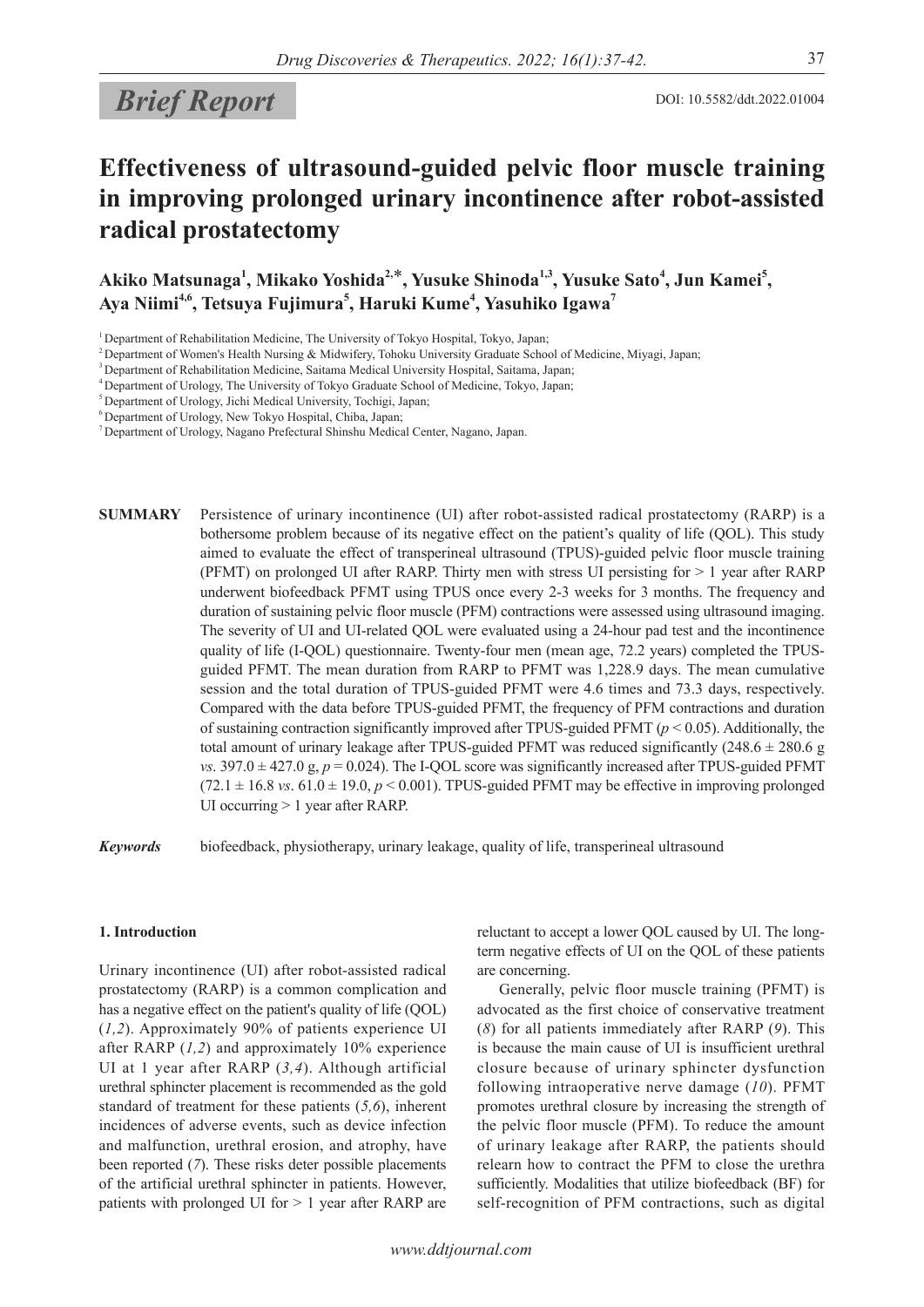palpation, electromyography (*11,12*), and ultrasound (US) imaging (*13*), have been recommended additions to PFMT. Our recent study (*14*) suggests that transperineal ultrasound (TPUS) guided PFMT effectively helps men after RARP relearn PFM contractions to reduce the amount of urinary leakage. US images showed the extent of urethral closure when a patient contracts the PFM. As a BF, TPUS allows visualization of urethral closures and facilitates self-awareness of urethral closure during PFM contractions.

Considering that patients presenting with prolonged UI are likely to have more severe damage to the urinary sphincter, TPUS may be more useful than digital palpation or electromyography in these patients. However, the effectiveness of TPUS-guided PFMT in improving prolonged UI after RARP has not been adequately studied. Therefore, this study aimed to evaluate the effect of PFMT with TPUS on prolonged UI that has lasted for > 1 year after RARP.

## **2. Materials and Methods**

## 2.1. Study design and setting

This prospective interventional study was conducted between April 2018 and October 2019 at a university hospital in Tokyo. The study protocol was approved by the Research Ethics Committee of the authors' institute (approval no: 10921-(1), 2373-(2)). Each study participant provided written informed consent.

## 2.2. Patients

The study included male patients who underwent RARP using the peritoneal approach (*15*) at our institution and complained of stress urinary incontinence (SUI) persisting for > 1 year after RARP. The exclusion criteria were as follows:  $<$  20 g per day of urinary leakage, urgency UI, disability-associated UI, severe mental disease or cognitive impairment, a known neurological disorder affecting the lower urinary tract function, restricted physical activity, and an inability to understand Japanese.

#### 2.3. Procedure

Patients who met the inclusion criteria were introduced to the TPUS-guided PFMT protocol by their physicians. If the patient showed a willingness to take the TPUSguided PFMT, they underwent TPUS-guided PFMT that was performed by a physiotherapist. The physiotherapist provided the patient with instruction on the anatomy of the pelvic floor and the mechanism of continence using a leaflet and an anatomical model of the pelvis. All participants attended TPUS-guided PFMT once every 2-3 weeks for up to 3 months. The frequency of PFMT depended on the patient's circumstances, such as work

schedule and transportation difficulty. After receiving individual BF in every TPUS-guided PFMT session, the patient was instructed on the training load of PFMT at home.

#### 2.4. TPUS-guided PFMT

The procedure of performing TPUS-guided PFMT has been described in our previous study (*14*). US observation was conducted with the patient in a lateral position, in which the penis and scrotum were not seen or touched when the US transducer was placed on the perineal area. A 1- to 5-MHz two-dimensional curved array ultrasound transducer was used (Noblus; Hitachi, Ltd., Tokyo, Japan) to visualize PFM contraction. When the US transducer was placed on the perineal skin in the midsagittal plane, the image showed the bladder neck, proximal urethra, paraurethral tissue, and PFM (Figure 1). When a patient contracted the PFM correctly, movement of the anorectal angle toward the posterior aspect of the pubic symphysis was observed, resulting in shortening of the diameter of the membranous urethra and closure of the bladder neck on US images. Therefore, patients could recognize the strength and sensation of optimal PFM contractions without the activity of other muscles, such as the abdominal muscles. When providing BF using US images, the physiotherapist gave verbal instructions to the patients to retract the penis, elevate the penis from the root, and pull the scrotum upward to help them become aware of the contractions of the PFM. If patients could contract the PFM correctly, the physiotherapist instructed the patients to perform the following two types of PFM contractions at maximum strength: the first type was to repeat the contractions up to 10 times, and the second type was to sustain the contraction for up to 10 seconds (*16*). Based on the patient's performance at each TPUSguided PFMT, the physiotherapist discussed with the patient the individual PFMT load that should be performed at home.

#### 2.5. Measurements

The function of PFM, the severity of urinary leakage, and QOL related to UI were measured before and after TPUS-guided PFMT. The function of PFM, including the frequency of PFM contractions, and the duration of maintaining the contraction, was evaluated by the physiotherapist. The frequency of PFM contractions was measured by counting the number of times the patients could repeat the contractions correctly at maximum strength on the US monitor. The duration of sustained contraction was evaluated by observing how long they could hold the maximum contraction on the US monitor.

The two-day data of the 24-hour pad test were used to evaluate the severity of UI. To determine the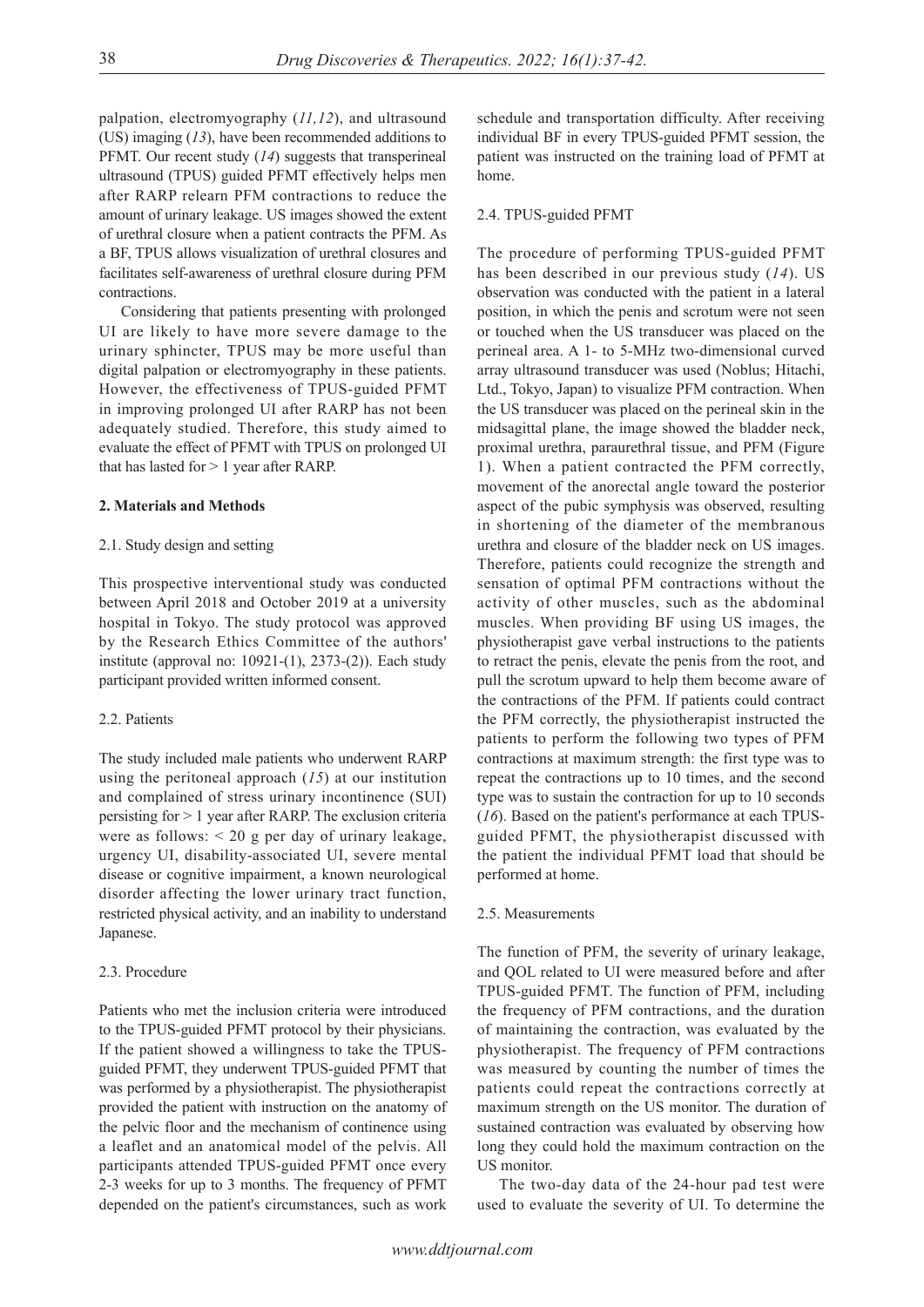average effect of daily variation in physical activity, the average amount of urinary leakage for 2 days was calculated. QOL related to UI was measured using the Incontinence-QOL (I-QOL), which was previously validated for the Japanese language (*17*). The 22 items in the I-QOL, each with a 5-point Likert scale, were summed and then transformed to a scale of 0-100, with a high score representing a high QOL.



**Figure 1. Transperineal ultrasound images of a patient who underwent RARP shows urethral closure in the midsagittal plane.**  First TPUS-guided PFMT **(A)** at rest and **(B)** during contraction of the pelvic floor muscle. Last TPUS-guided PFMT **(C)** at rest and **(D)** during contraction of the pelvic floor muscle. RARP, robot-assisted radical prostatectomy; TPUS, transperineal ultrasound; PFMT, pelvic floor muscle training.

The patients' demographic data and perioperative parameters (nerve-sparing, lymph node dissection, resected prostate volume) were obtained from their medical records.

## 2.6. Statistical analysis

Means and standard deviations were used for descriptive data. A paired *t*-test was performed to compare data obtained before and after TPUS-guided PFMT. All p-values were two-sided. A *p*-value of < 0.05 was considered statistically significant. Statistical analyses were performed using IBM SPSS Statistics for Windows version 23.0 software (IBM Corp, Armonk, NY, USA).

#### **3. Results and Discussion**

## 3.1. Patients

Among the 30 patients who met the inclusion criteria, three were excluded because of lack of data on urinary leakage before TPUS-guided PFMT, and three other patients withdrew from the study because of difficulty in visiting the hospital regularly. Thus, 24 patients who completed the TPUS-PFMT regimen were included in the analysis (Figure 2).

The patients had a mean age of 72.2 years (range, 60-79 years) and mean body mass index of  $23.8 \pm 1.9$ kg/m<sup>2</sup>. Of them, 13 patients (54.2%) were employed; 6 patients (25.0%) regularly took medications for lower urinary tract symptoms; and 5 patients (20.8%) had received additional radiation or androgen deprivation therapy after RARP (Table 1). There was no change in



**Figure 2. Flow chart of the participants in the study.** UI, urinary incontinence; RARP, robot-assisted radical prostatectomy; DUI, disabilityassociated UI; UUI, urgency UI; SUI, stress UI; PFMT, pelvic floor muscle training.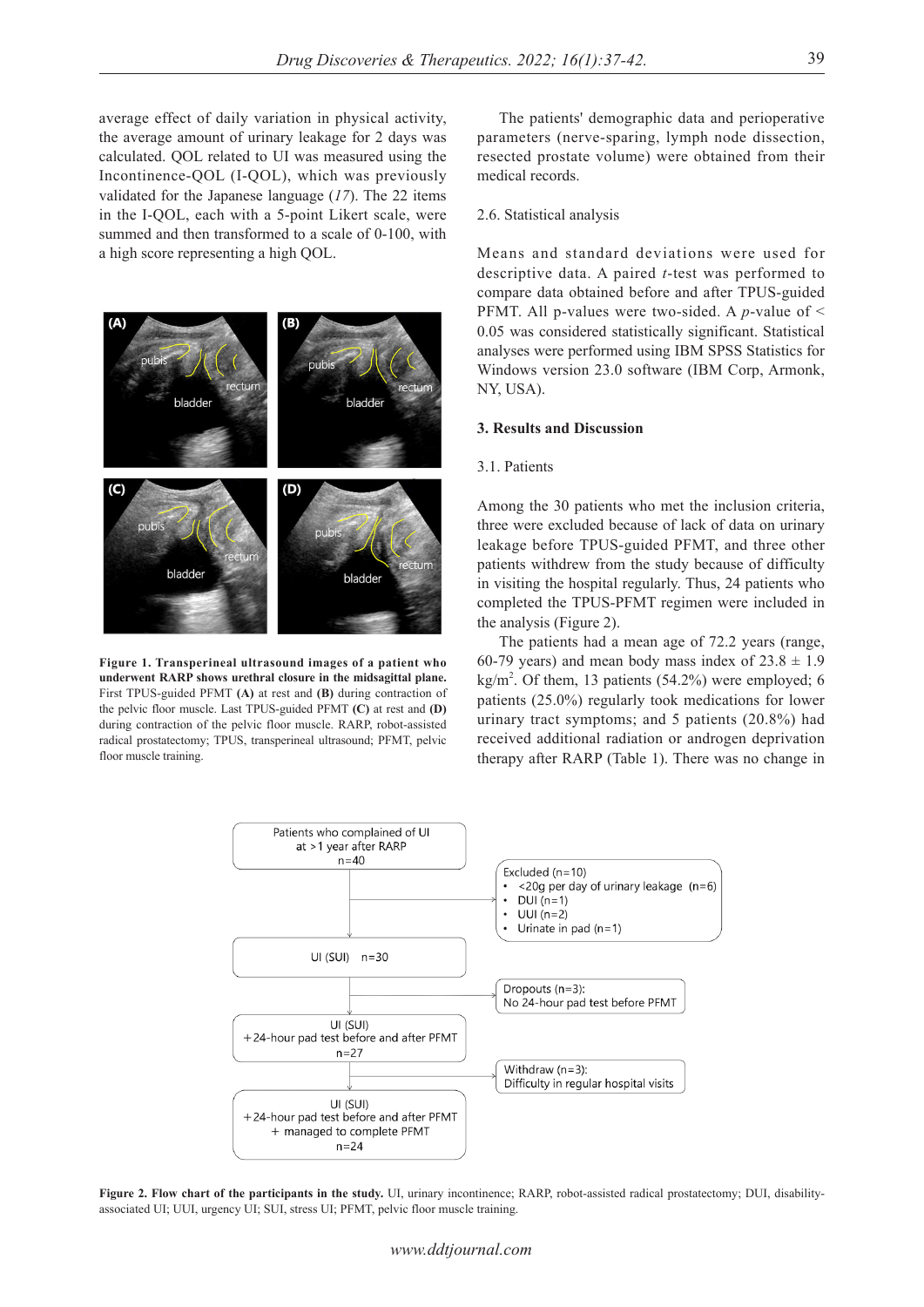medication during the period of TPUS-guided PFMT.

The mean duration from RARP to TPUS-guided PFMT was  $1,228.9 \pm 610.7$  days. The cumulative session of TPUS-PFMT was  $4.6 \pm 0.9$  times. The interval between each session was  $20.3 \pm 4.8$  days. The

**Table 1. Demographic data and surgical outcomes of the participants**  $(n = 24)$ 

| Variable                                      |                 |  |  |
|-----------------------------------------------|-----------------|--|--|
| Age (years)                                   | $72.2 \pm 5.1$  |  |  |
| Body mass index $(kg/m2)$                     | $23.8 \pm 1.9$  |  |  |
| Having a job (yes)                            | 13 (54.2%)      |  |  |
| Leisure activity (yes)                        | $12(50.0\%)$    |  |  |
| Disease                                       |                 |  |  |
| Hypertension                                  | $11(45.8\%)$    |  |  |
| <b>Diabetes</b>                               | 4(16.7%)        |  |  |
| Heart disease                                 | $3(12.5\%)$     |  |  |
| Hyperlipidemia                                | $1(4.2\%)$      |  |  |
| Surgery of inguinal hernia                    | $6(25.0\%)$     |  |  |
| Drug related to LUTS*                         |                 |  |  |
| Anticholinergic drugs                         | $2(8.3\%)$      |  |  |
| $\beta$ 3 adrenoceptor agonists               | $4(16.7\%)$     |  |  |
| Initial serum PSA                             | $12.0 \pm 13.5$ |  |  |
| Nerve sparing (yes)                           | $5(20.9\%)$     |  |  |
| Unilateral (yes)                              | 4(16.7%)        |  |  |
| Bilateral (yes)                               | $1(4.2\%)$      |  |  |
| Lymph node dissection (yes)                   | $6(25.0\%)$     |  |  |
| Resected prostate volume (ml)                 | $39.3 \pm 13.4$ |  |  |
| Radiation therapy after RARP (yes)            | $2(8.3\%)$      |  |  |
| Androgen deprivation therapy after RARP (yes) | $3(12.5\%)$     |  |  |

Mean  $\pm$  standard deviation (range), *n* (%). \*LUTS: lower urinary tract symptoms; PSA: prostate-specific antigen; RARP: robot-assisted radical prostatectomy.

| Variable                             |                    |
|--------------------------------------|--------------------|
| Starting day of training after RARP* | $1228.9 \pm 610.7$ |
| (days)                               | $(431 - 2, 618)$   |
| Cumulative session of PFMTs          | $4.6 \pm 0.9$      |
| (times)                              | $(3-6)$            |
| Interval between each session        | $20.3 \pm 4.8$     |
| (days)                               | $(11-42)$          |
| Total duration of PFMTs              | $73.3 \pm 17.4$    |
| (days)                               | $(40-101)$         |

Mean ± standard deviation (range). \*RARP: robot-assisted radical prostatectomy; PFMT: pelvic floor muscle training.

total duration of TPUS-guided PFMT was  $73.3 \pm 17.4$ days (Table 2).

3.2. Change of the PFM function after the TPUS-guided PFMT

Table 3 summarizes the changes in the function of the PFM, UI amount, and I-QOL score after TPUSguided PFMT. The frequency of PFM contractions after TPUS-guided PFMT was significantly higher than that before TPUS-guided PFMT (pre-PFMT; 7.5  $\pm$  2.5 *vs.* post-PFMT; 10.0  $\pm$  0 times, *p* < 0.001); furthermore, all patients could repeat PFM contractions 10 times. The duration of maintaining the contraction was significantly longer after TPUS-guided PFMT than before training (pre-PFMT  $2.6 \pm 1.8$  *vs.* post-**PFMT** 9.0  $\pm$  1.9 s,  $p = 0.017$ ). The average amount of urinary leakage for 2 days after TPUS-PFMT was significantly lower than the pre-training amounts (pre-PFMT 397.0 ± 427.0 *vs*. post-PFMT 248.6 ± 280.6, *p* = 0.024). The I-QOL score after TPUS-guided PFMT was significantly higher than that before TPUS-guided PFMT (pre-PFMT 61.0 ± 19.0 *vs*. post-PFMT 72.1 ± 16.8,  $p < 0.001$ ).

3.3. Change of urinary leakage after the TPUS-guided PFMT

The amount of urinary leakage decreased significantly after TPUS-guided PFMT with a mean total duration of  $73.3 \pm 17.4$  days (Table 3). The 3-month duration has been recommended for PFMT in both male and female patients (*18,19*), as it takes approximately 3 months for the PFM, a skeletal muscle, to be strong enough to continuously close the urethra (*20,21*). Generally, men use quick contraction of the PFM to squeeze urine out of the urethra after urination, and this sensation of muscle contraction is retained even after RARP. These quick contractions can maintain urethral closure during momentary increases in intra-abdominal pressure, such as when coughing or standing up. The sustained contractions keep the urethra closed during activities of daily living (ADL), such as walking and performing housework (*22*). Enhancement of the ability to sustain these contractions is the target of PFMT to ensure urethral closure during ADL. Thus, the 3-month PFMT

|  |  |  | Table 3. Changes in PFM strength, amount of urinary incontinence per day, and QOL before and after the US-guided PFMT |
|--|--|--|-----------------------------------------------------------------------------------------------------------------------|
|  |  |  |                                                                                                                       |

| Variable                              | <b>Before</b>     | After             | p            |
|---------------------------------------|-------------------|-------------------|--------------|
| Frequency of PFM contraction (times)  | $7.5 \pm 2.5$     | $10.0 \pm 0$      | ${}_{0.001}$ |
| Duration of keeping contraction (sec) | $2.6 \pm 1.8$     | $9.0 \pm 1.9$     | 0.017        |
| Total urine leakage $(g)$             | $397.0 \pm 427.0$ | $248.6 \pm 280.6$ | 0.024        |
| $OOL*$                                |                   |                   |              |
| I-QOL                                 | $61.0 \pm 19.0$   | $72.1 \pm 16.8$   | ${}_{0.001}$ |

Mean  $\pm$  standard deviation. Paired *t* test. \*QOL: quality of life; US: ultrasound; PFM: pelvic floor muscle; PFMT: pelvic floor muscle training; I-QOL: Incontinence-QOL.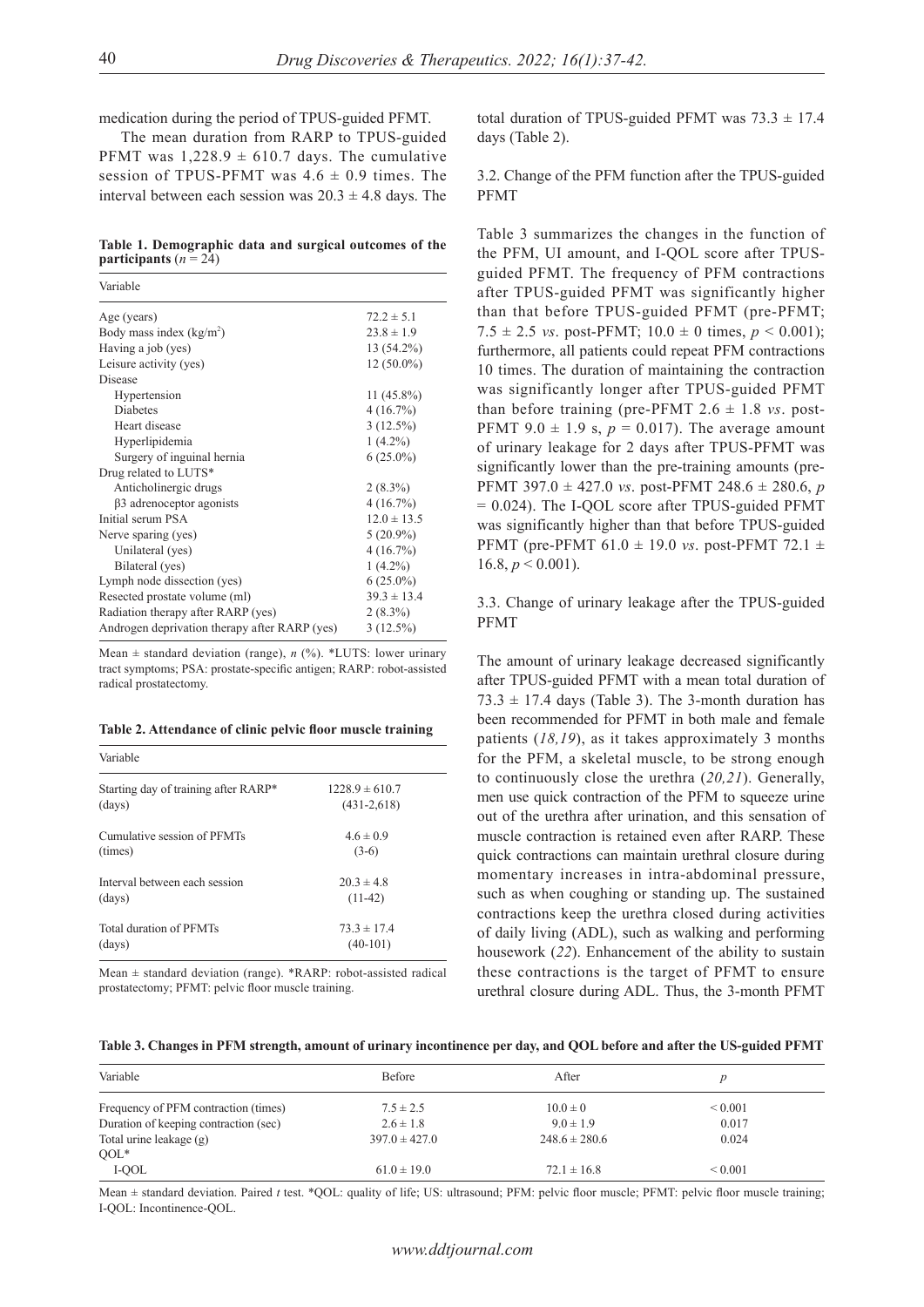for prolonged UI in our study is useful in improving the function of the PFM to prevent urinary leakage, and our findings are comparable to those of previous studies (*23*).

A previous study (*24*) showed that behavioral therapy, including PFMT, bladder control strategies, fluid management, and self-monitoring with bladder diaries improved prolonged UI of > 1 year after RARP. However, their study could not demonstrate the added value of BF using surface electromyography. Given that patients with UI after RARP are presumed to have decreased awareness of the contraction of the PFM around the urethra, BF would be beneficial for patients who are relearning how to perform PFM contractions. Based on our previous study (*14*) that showed the advantages of visualizing the urethra by TPUS as BF, we hypothesized that TPUS facilitates relearning of PFM contractions as well as controlling optimal contractions to close the urethra even years after RARP. In the present study, patients with prolonged UI could not sustain maximum PFM contractions for more than 3 seconds at the commencement of TPUS-guided PFMT. However, after 3 months of TPUS-guided PFMT, the strength of the PFM improved significantly enough to sustain maximum contractions for up to 9 seconds. TPUS allowed the patients to visualize the correct PFM contraction required to close the urethra. This is an advantage of TPUS, giving patients the ability to strengthen the PFM any time without supervision (*e.g.*, self-training at home). TPUS is speculated as an ideal BF for promoting self-awareness of urethral closure for patients with prolonged UI.

Our data show that the I-QOL score improved after 3 months of TPUS-guided PFMT, despite the mean amount of urinary leakage being 248.6 g per day (Table 3). Changing pads a few times a day for moderate amounts of urinary leakage is still burdensome to patients. The I-QOL score improved possibly because of the reduction in overall urinary leakage, which gave patients the confidence that PFMT will eventually improve their UI, even years after RARP. In a previous study (*25*), I-QOL scores increased when the amount of urinary leakage decreased immediately after RARP. The patients felt accomplished when they could successfully manage their incontinence even though they only had small improvements in their symptoms. Another explanation could be that being able to control PFM contraction, thereby preventing urinary leakage, helped the patients to regain their self-esteem.

 Generally, patients receive PFMT once every 2-4 weeks (*18,23*). Owing to the more severe damage of the PFM, patients with prolonged UI should undergo frequent sessions to retrain the PFM. In our TPUSguided PFMT regimen, patients visited the hospital once every 2-3 weeks. TPUS-guided PFMT allowed patients to look at images and repeatedly match the sensations of PFM contraction to the actual contractions. The awareness of the correct contraction

gave patients the confidence to continue PFMT at home and minimize the frequency of hospital visits. Most patients undergo RARP in their early 70s. Half of them still have jobs or engage in leisure activities. Considering that a few participants withdrew from the study because of the difficulty in visiting the hospital regularly, the TPUS-guided PFMT protocol has the advantage of maintaining the patient's lifestyle.

This study has several limitations. First, this study did not have a control group to confirm the efficacy and feasibility of the TPUS-guided PFMT for prolonged UI. A randomized controlled trial is required to verify the effectiveness of this treatment strategy. Second, this study included a few patients with severe urinary leakage of  $> 500$  g per day. These patients are considered to have more severe damage to the PFM. Thus, the effectiveness of the TPUS-PFMT in these patients with severe UI needs to be interpreted cautiously, which require further investigation.

In conclusion, our results suggest that the TPUS-PFMT may improve UI prolonged for  $> 1$  year after RARP by increasing the strength of PFM.

#### **Acknowledgements**

This study was supported by grants-in-aid from the Japan Society for the Promotion of Science and the Japanese Society of Wound, Ostomy, and Continence Management. The authors would like to thank Prof. Naoshi Ogata, Prof. Nobuhiko Haga, Prof. Hiromi Sanada, and Prof. Yukio Homma, and the participants for their cooperation.

#### *Funding*: None.

*Conflict of Interest*: The authors have no conflicts of interest to disclose.

## **References**

- 1. Ficarra V, Novara G, Rosen RC, Artibani W, Carroll PR, Costello A, Menon M, Montorsi F, Patel VR, Stolzenburg JU, Van der Poel H, Wilson TG, Zattoni F, Mottrie A. Systematic review and meta-analysis of studies reporting urinary continence recovery after robot-assisted radical prostatectomy. Eur Urol. 2012; 62:405-417.
- 2. Geraerts I, Van Poppel H, Devoogdt N, Joniau S, Van Cleynenbreugel B, De Groef A, Van Kampen M. Influence of preoperative and postoperative pelvic floor muscle training (PFMT) compared with postoperative PFMT on urinary incontinence after radical prostatectomy: a randomized controlled trial. Eur Urol. 2013; 64:766-772.
- 3. Fujimura T, Igawa Y, Aizawa N, Niimi A, Yamada Y, Sugihara T, Kamei J, Sato Y, Matsunaga A, Yoshida M, Shinoda Y, Fukuhara H, Nakagawa T, Homma Y, Kume H. Longitudinal change of comprehensive lower urinary tract symptoms and various types of urinary incontinence during robot-assisted radical prostatectomy. Neurourol Urodyn. 2019; 38:1067-1075.